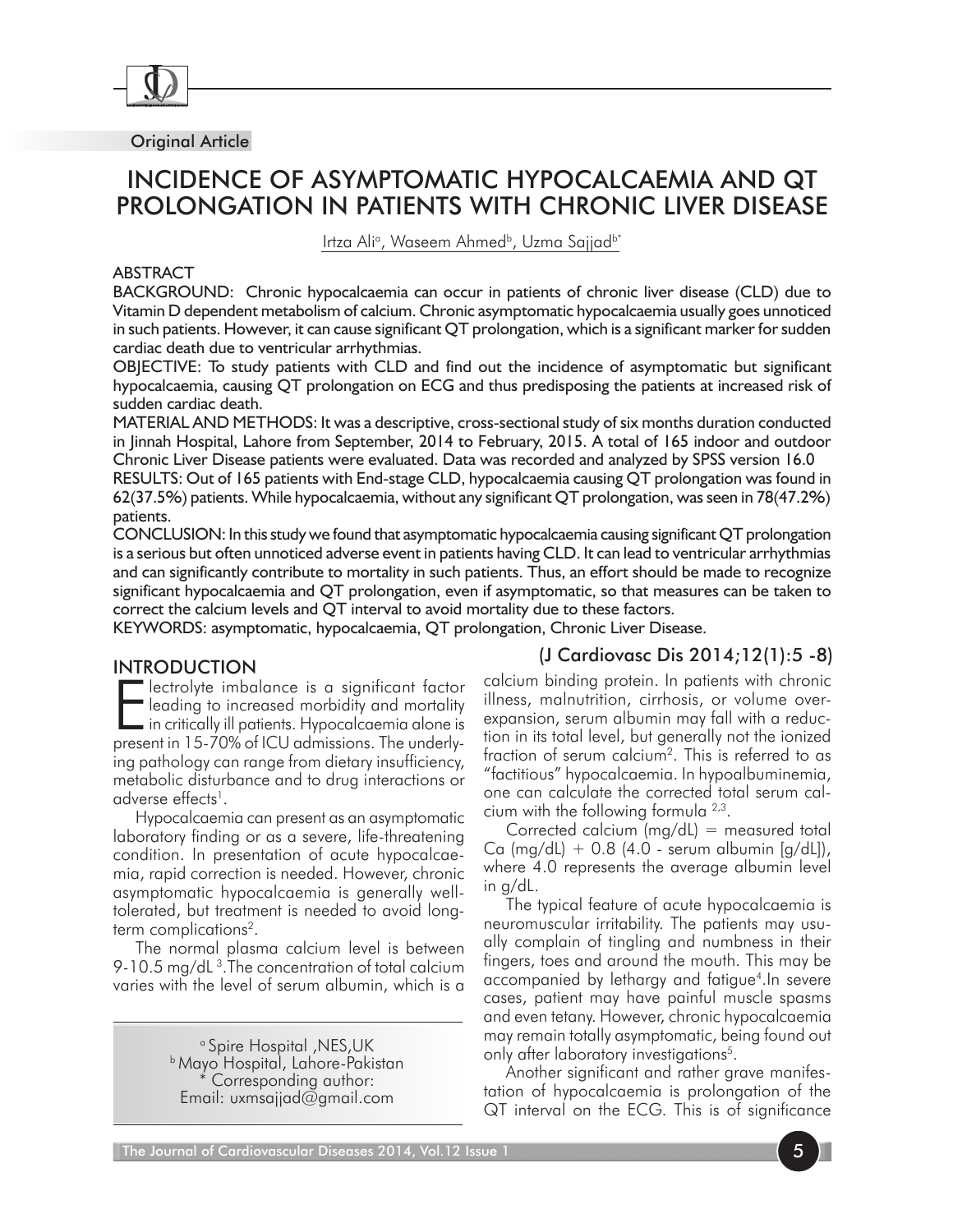

because QT prolongation is an important cause of sudden cardiac death  $(SCD)^6$ . This is due to occurrence of acute ventricular arrhythmia following repolarization disturbances in the myocardium. QT interval is said to be prolonged if >440ms in men and >460ms in women. Common causes of QT prolongation are QT-prolonging drugs (e.g. macrolides, antihistamines, azole antifungals), hypocalcaemia, hypokalaemia and hypomagnesemia. Rare causes include congenital long QT syndrome<sup>7</sup>.

Metabolism of calcium in the body is, in turn dependent on Vitamin D metabolism. Inactive Vitamin D is metabolized to 25-hydroxyvitamin D3 in the hepatocytes and then to 1,25-dehydroxyvitamin D3 ( calcitriol) by the kidney. Calcitriol binds to receptors in the intestine which facilitate calcium transport there8 .Also in conjunction with Parathyroid hormone, calcitriol stimulates calcium transport in the kidney and bone<sup>9</sup>.

Thus, hypocalcaemia is associated with inherited and acquired deficiency of Vitamin D. Common causes of Vitamin D deficiency include lack of exposure to sunlight, fat malabsorption syndromes, chronic liver disease and chronic kidney disease <sup>10</sup>. In our setup, chronic liver disease is very prevalent, usually secondary to chronic Hepatitis B and/ or C infection. Thus CLD is a very common cause of Vitamin D deficiency in our patients. Usually hypocalcaemia will not be evident even in presence of low levels of Vitamin D due to a compensatory rise in PTH. However once the calcium stores are completely depleted, hypocalcaemia will occur, which may go unnoticed<sup>11</sup>. However, even this unnoticed chronic hypocalcaemia can cause significant QT prolongation, which puts the patient at an increased risk of developing acute ventricular arrhythmias 9.

However, there are very few studies correlating symptomatic hypocalcaemia causing QT prolongation to CLD in Pakistan. Our aim was to find out the incidence of such patients in our setup. Unlike acute hypocalcaemia, chronic hypocalcaemia is very easily corrected by oral vitamin D and calcium supplementation. Thus malignant arrhythmias can be prevented with just doing 12-lead ECG and getting serum calcium levels at regular intervals in indoor and outdoor patients having CLD.

### MATERIAL AND METHODS:

The study was a cross-sectional survey, carried out in Jinnah Hospital, Lahore from September 2014 to February 2015. A total of 165 patients were selected by non-probability purposive sampling. The patients included were diagnosed cases of post-infective chronic liver disease (hepatitis B and / or C), between 30-75 years of age of either sex, having no symptoms of hypocalcaemia.

The diagnosis of chronic liver disease was established on clinical and ultrasonographical criteria. Presence of Portal hypertension and ascites was also determined by ultrasonography.

Exclusion criteria included all patients of Ischemic heart disease, valvular heart disease, known cases of Long QT syndrome, chronic renal failure, patients takings anti-arrhythmics, digoxin, quinolones, macrolides, azole antifungals, antihistamines and patients having hypokalemia and hypomagnesemia.

Liver function tests, blood cell count and plasma electrolytes were obtained by standard laboratory procedure. Every patient was subjected to a 12 lead  $ECG$  and the heart rate adjusted  $QI$  interval (corrected QT interval, QTc) was calculated with Bazett's formula. A QTc of more than 460 ms was taken as prolonged. Data was interpreted using SPSS version 16.

#### RESULTS:

Out of 165 patients included, 74(44.9%) were female and 91(55.1%) were male. Mean age was calculated to be 48.33 ( $\pm$  14.36) years.

The overall profile of the patients included in the study is shown in Table 1.

 All patients included were having Post-infective chronic liver disease, with 64(38.8%) patients having Hepatitis B infection and 101(61.2%) patients having hepatitis C infection.

|                 | Table 1: OVERALL PROFILE OF THE |  |  |
|-----------------|---------------------------------|--|--|
| <b>SUBJECTS</b> |                                 |  |  |

| Total patients (n)        | 165                 |
|---------------------------|---------------------|
| <b>Female patients</b>    | 74(44.8%)           |
| <b>Male patients</b>      | $91(55.1\%)$        |
| Mean Age (vrs)            | 48.33 $(\pm 14.36)$ |
| Mean Serum Calcium(mg/dl) | $7.9(\pm1.8)$       |
| Mean QTc(ms)              | $495(\pm 13.55)$    |

Hypocalcaemia was seen in 84.8%(140)patients and QT prolongation was found in 62(37.5%) patients. While hypocalcaemia without any significant QTc prolongation was seen in 78(47.2%) patients. Distribution of patients according to Child-Pugh Classification with relation to hypocalcemia and QT prolongation is shown in TABLE 2.

Out of the total 165 patients, 59 (35.8%) fell in Child-Pugh class A and out of those 18 (29%) patients were having significant hypocalcaemia

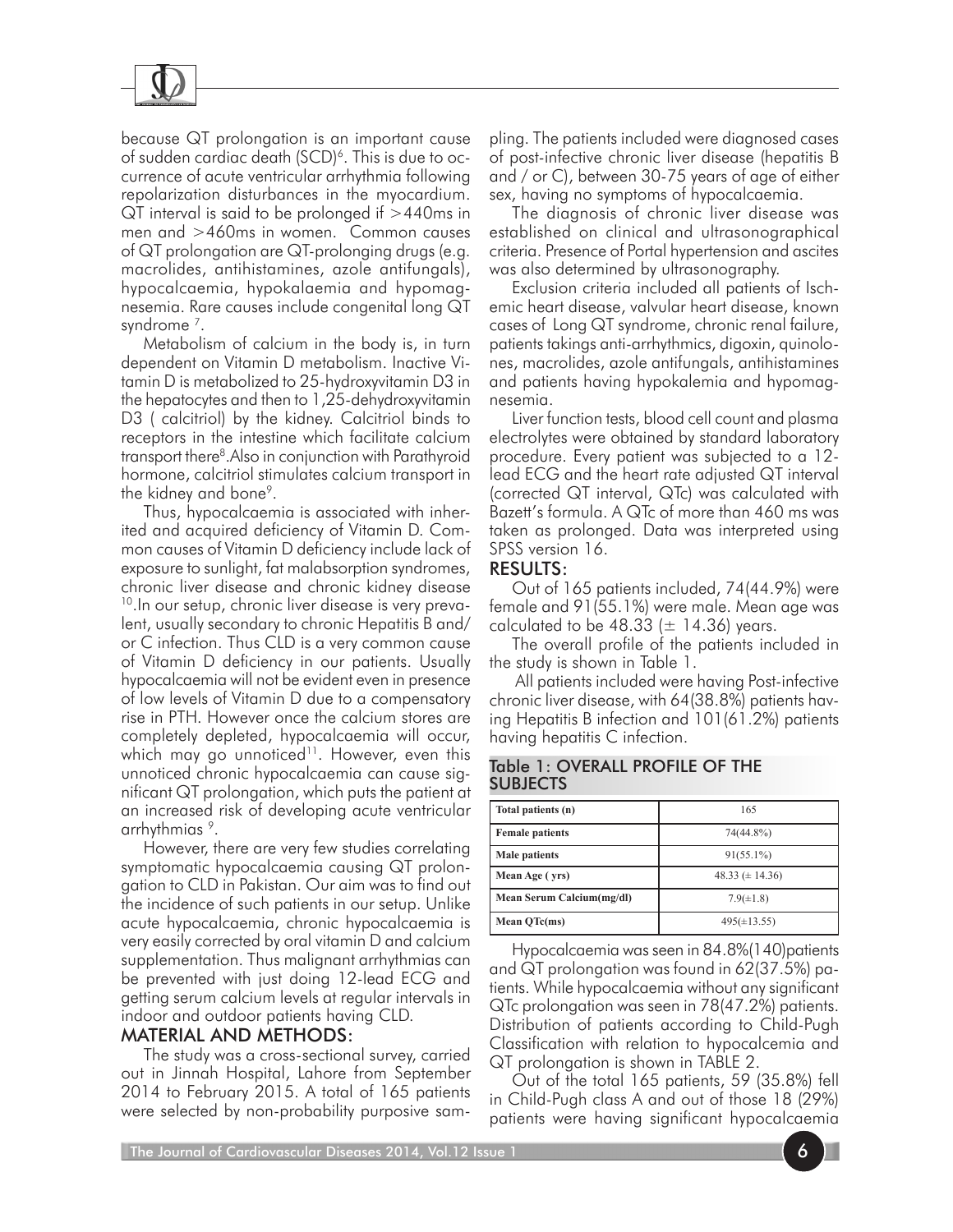

Table 2: Distribution of patients according to Child-Pugh Classification

| <b>CHILD-PUGH CLASS</b> | TOTAL NO. OF PTS | <b>NO. OF PTS WITH HY-</b><br><b>POCALCEMIA &amp; QT PRO-</b><br><b>LONGATION</b> |
|-------------------------|------------------|-----------------------------------------------------------------------------------|
| l CHILD-PUGH A          | 59 (35.8%)       | 18 (29%)                                                                          |
| I CHILD-PUGH B          | 40 (24.2%)       | 24 (38.7%)                                                                        |
| CHILD-PUGH C            | 66 (40%)         | 20 (32.3%)                                                                        |

with QT prolongation. 40 (24.2%) patients were in Child-Pugh class B, out of which 24 (38.7%) had hypocalcaemia with resulting QT prolongation. The remaining 66 (40%) patients were in Child-Pugh Class C and it was determined that 20 (32.3%) patients had significant hypocalcaemia with QT prolongation.

## DISCUSSION:

The QT interval is the time taken from the activation of the ventricular depolarization to the end of repolarization. A prolonged QT is a precursor for malignant ventricular arrhythmias and sudden cardiac death. Thus it contributes to increased morbidity and mortality<sup>5</sup>. It is usually seen with ischemia, cardiac dysfunction, QT prolonging drugs and rarely as congenital long QT syndrome. Hypocalcaemia is frequently seen and rapidly correctable cause of QT prolongation 7.Most patients with end-stage liver disease have asymptomatic hypocalcaemia, contributing to QT prolongation. Thus this hypocalcaemia puts the patient at an increased risk of sudden cardiac death<sup>9</sup>. Bernardi et al. reported that QTc prolongation was correlated with the Child score and severity of the liver disease<sup>12</sup>. Studies show prevalence of  $QT$ prolongation in 23%-60% of CLD patients. QT prolongation was reported to be 60% in one study with the conclusion that QT prolongation was seen more in alcoholic cirrhosis, as compared to postinfective cirrhosis<sup>12</sup>. Another study by Sulehria et

al. showed the incidence of QT prolongation in 24% of cirrhotic patients. They determined that etiology and Child-Pugh class had no impact on the degree of  $\mathsf{Q}$ t prolongation<sup>13</sup>.We reported  $\mathsf{Q} \mathsf{T}$ prolongation in patients with chronic liver disease to be around 37%, similar to Sulehria et al.

Our aim was to find out the frequency of hypocalcaemia and prolonged QT interval in our tertiary care centre. We found that a significant number of patients have hypocalcaemia and associated QT prolongation. Chronic Liver disease is associated with electrolyte imbalance, but usually these are not treated unless patients are symptomatic. Our results show that hypocalcaemia and associated QTc interval prolongation should be ruled out in every cirrhotic patient presenting to the indoor and outdoor department. Also attempt should be made to correct the hypocalcaemia, as it can prevent the mortality associated with a prolonged Qtc.

We realize that this study has few limitations. Firstly, we studied only a limited number of patients and we feel that this study should be conducted on a larger sample population. Secondly, we did not assess QT interval variability or its effects on morbidity and mortality in chronic liver disease. CONCLUSION:

 In this study we found that asymptomatic hypocalcaemia causing significant QT prolongation is a serious but often unnoticed adverse event in patients having CLD. It can lead to ventricular arrhythmias and can significantly contribute to mortality in such patients. Thus, an effort should be made to recognize significant hypocalcaemia and QT prolongation, even if asymptomatic, so that measures can be taken to correct the calcium levels and QT interval to avoid mortality due to these factors.